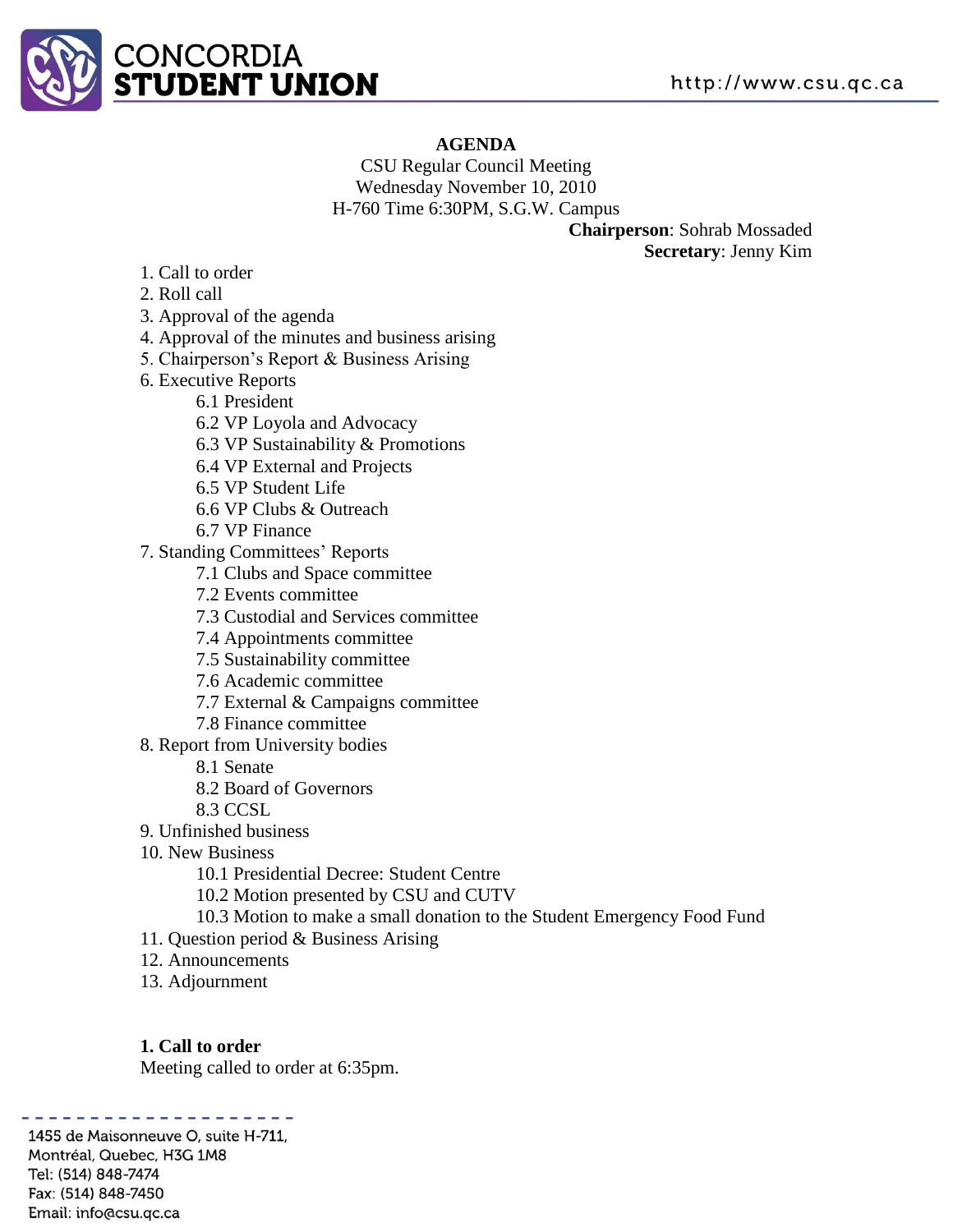

### **2. Roll call**

Councillors: Luis Cordero Fernando Barbosa Tamara Gordon Paul Gillett Alexandra Baptista Abdullah Husen

# Executives:

Heather Lucas Adrien Severyns Hassan Abdullahi Morgan Pudwell Andres Lopez Ramy Khoriaty Zhuo Ling

Asma Omar Jean-Francois Baillargeon Tomer Shavit Melanie Hotchkiss Kyle Goforth Teresa Seminara

Aaron Green Heba Abdel-Hamid Yaniv Gidron Alison Revine Carlos Puerta David Feldman Stephen Brown

1455 de Maisonneuve O, suite H-711, Montréal, Quebec, H3G 1M8 Tel: (514) 848-7474 Fax: (514) 848-7450 Email: info@csu.qc.ca

-----------------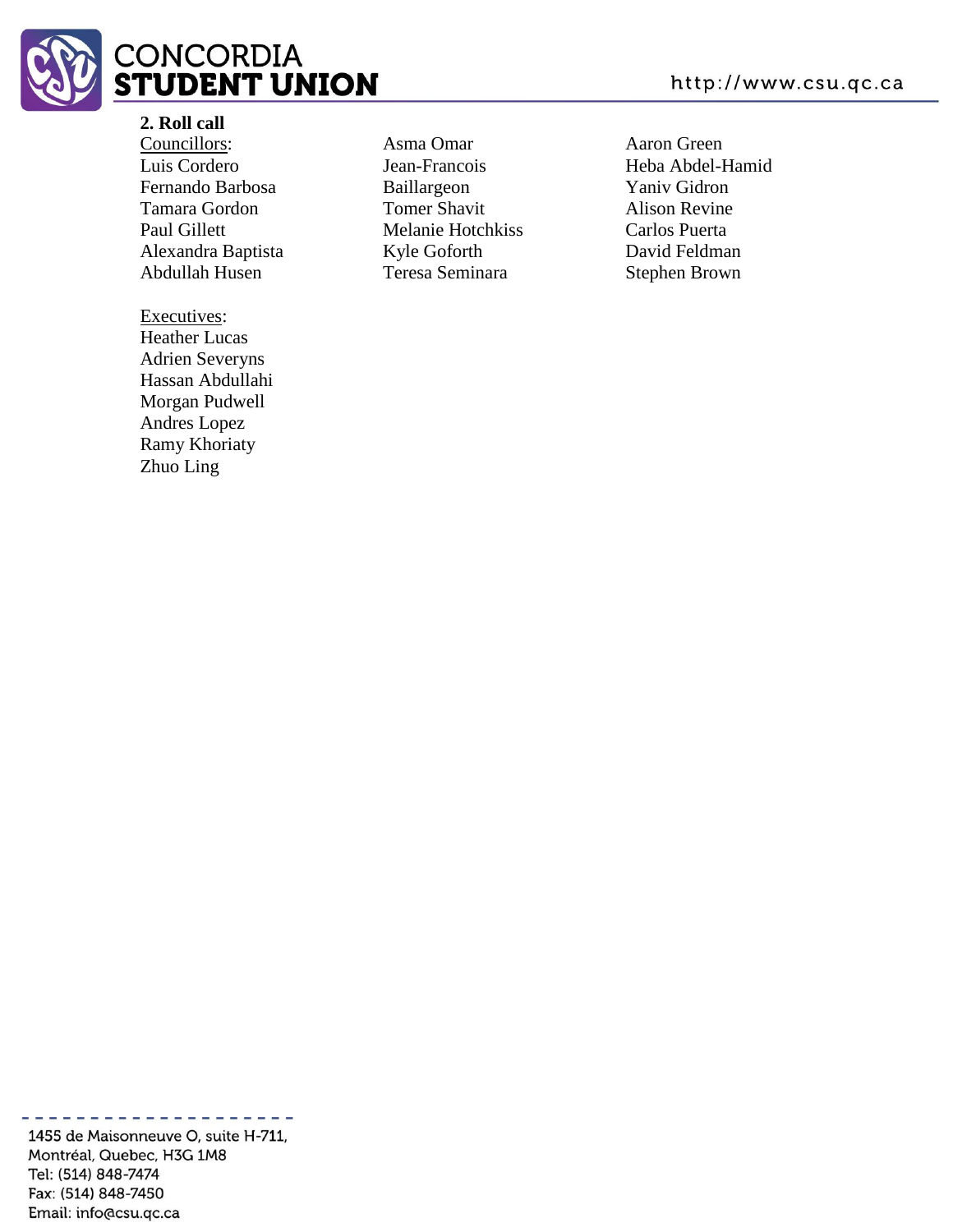

### **3. Approval of the agenda**

### Amendments:

Gillett/seconded by Baptista: Te motion for emergency fund is not a motion, but rather just a discussion point. Change in wording is necessary. Motion passed unanimously.

Gillett/seconded by Gordon: Appointments for ad hoc committee was scheduled for the meeting but is not on the agenda. Motion to add to agenda as item 10.4. Motion passed unanimously.

Manson/seconded by Gillett: Motion to make it a common practice to move guests' points up on the agenda before the executive reports so that they do not have to wait through all the agenda items. Motion passed unanimously.

No other amendments. Gillett/seconded by Revine: motion to approve agenda. Motion passed unanimously.

### **4. Approval of the minutes and business arising**

Green/seconded by Goforth: Motion to approve October minutes. Motion passed unanimously.

### **5. Chairperson's Report & Business Arising**

Chair: as explained via email, Tarondo cannot be here today. He sends his regrets. Further regrets by absent councillors as well.

Lucas: W should work our best to work with CUTV rather than against. You can agree or disagree. Here is the CUTV and CSU motion:

"WHEREAS it is in the best interest of Concordia students that information about the Council of Representatives be widely available;

WHEREAS it is within CUTV's mandate to focus on Concordia's student life;

WHEREAS the two organizations want to reach an understanding by which meetings of Council can be filmed according to parameters respecting the participants;

Be it resolved that CUTV be invited to film the January Council meeting for a pilot project

Be it further resolved that CUTV respects parameters similar to the Canadian Parliamentary Channel and do not film individuals who are not involved in a debate and films votes in a global view without focusing on the vote of a singular individual (unless voting is done by roll call)

Be it further resolved that following the pilot project the CSU and CUTV will meet to discuss the possibility of adopting standing regulations guidelines to be presented at the March regular council meeting."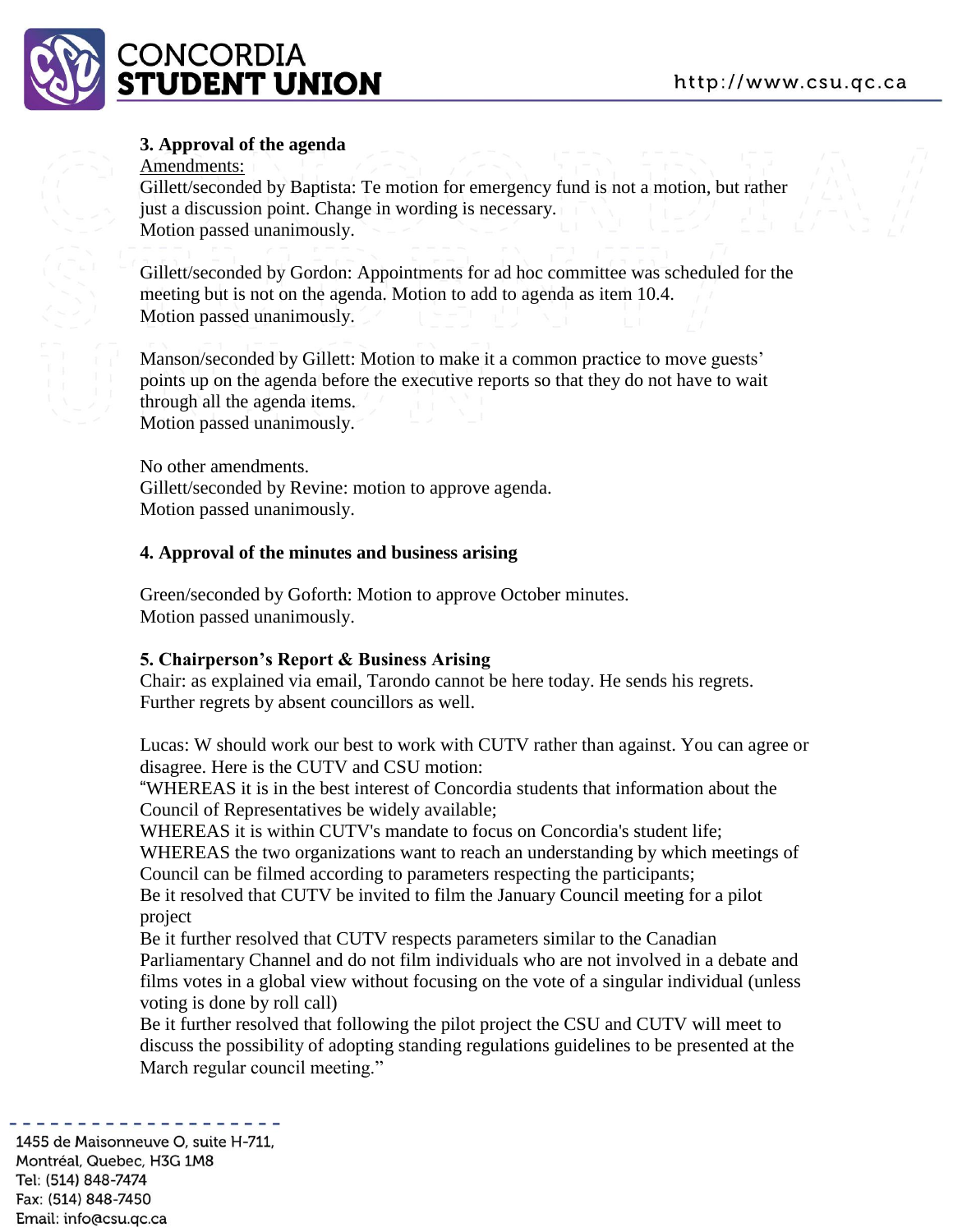

Green: Initially was not in favour, but is now in fan of the compromise. This will increase transparency at CSU and will increase councillor accountability. Thanks to Cox, Suss, and Lara from CUTV. The compromises look good.

T. Gordon: At the last meeting, she felt overwhelmed by the matter but now that she has had the time to think about it she thinks it is a good idea in the end, though it will take some time for everyone to get comfortable with it.

Seminara: Last time she felt pressured, but now after some time to think about it, she thinks it was the way it was presented that was pressuring. As councillors, should work with this.

Hotchkiss: What does the pilot project look like?

Lara (from CUTV): The details have not all been outlined yet. Half way through, there will be a vote on the CSU website by students as well as reports from CSU and CUTV on the experience. Based on the pilot project being accepted at the end of the term, this could be brought to standing regulations.

Gordon: What happened to the last video? Lara: It has not been aired. Gillett: The film will not be for the public. It would just be a private video.

Manson: She is proud of the execs for taking the time to sit with CUTV to talk about this. Transparency and accountability is important.

Chair:

"Be it resolved that CUTV be invited to film the January Council meeting for a pilot project

Be it further resolved that CUTV respects parameters similar to the Canadian Parliamentary Channel and do not film individuals who are not involved in a debate and films votes in a global view without focusing on the vote of a singular individual (unless voting is done by roll call)

Be it further resolved that following the pilot project the CSU and CUTV will meet to discuss the possibility of adopting standing regulations guidelines to be presented at the March regular council meeting."

Motion passed- all in favour except for one abstained (Omar).

# **6. Executive Reports**

**6.1 President** 

Presidential Decree: There was an issue with a technicality pertaining to the discussion on the student center. According to our lawyer, we had only approved a resolution and not a bylaw which means that the formulated question would not be valid should it have been voted on by the students. By issuing this decree, it would amend the situation in time to be within the referendum guidelines.

University Affairs:

1455 de Maisonneuve O, suite H-711, Montréal, Quebec, H3G 1M8 Tel: (514) 848-7474 Fax: (514) 848-7450 Email: info@csu.gc.ca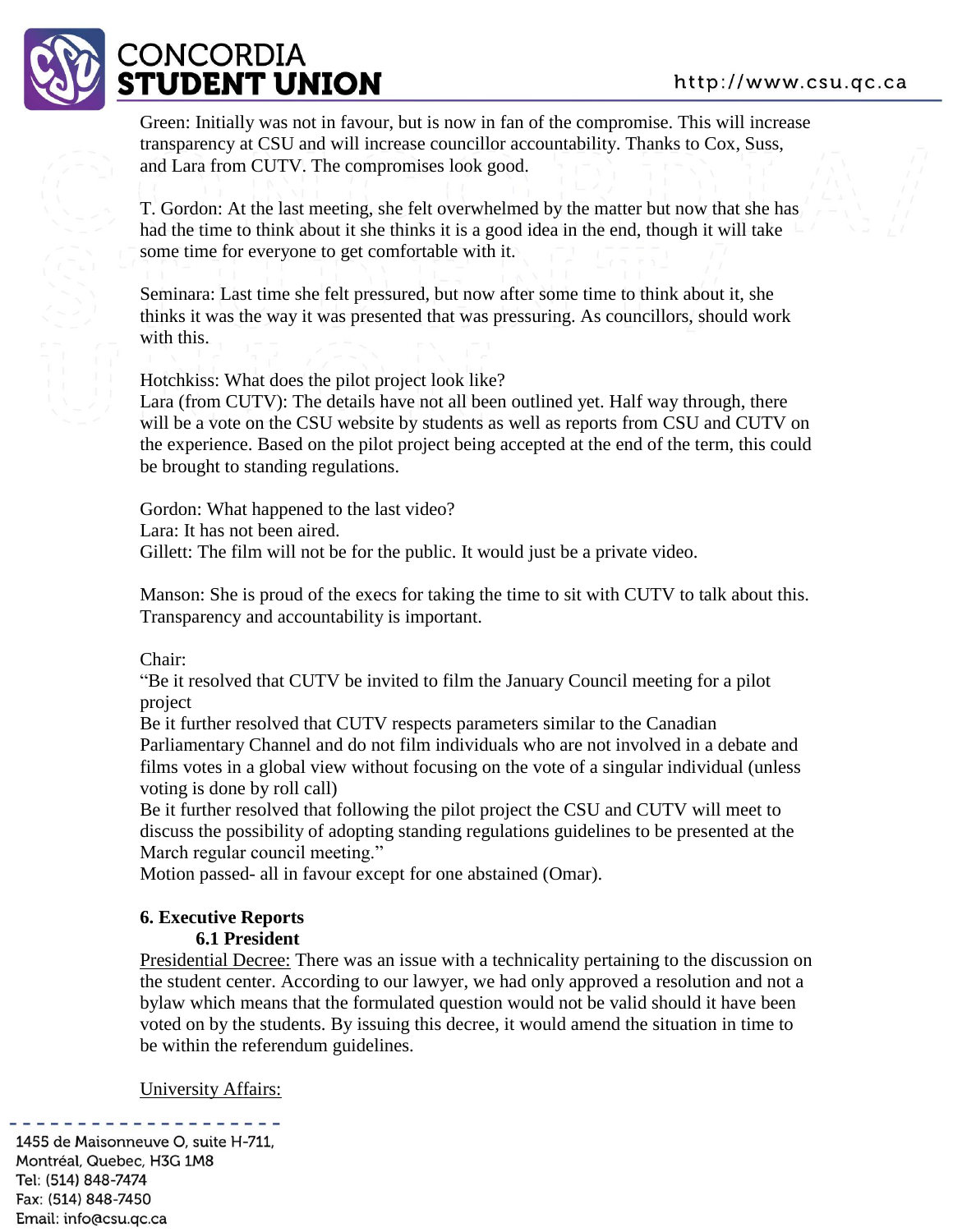

• Attended the first Board of Governors retreat where we were able to brain storm how to be a more effective board through different means of communication, and were able to understand the signature areas of the University.

• There are governors on the board who are true advocates for the needs of the students so should there be any concerns please let me or Abdullah know so that we can bring these issues to the board.

### Communications:

• Protest the University and their exclusivity contract without consulting the CSU and other proactive student groups that are working together to get rid of bottled water on campus.

• Meet with University officials from hospitality Concordia as well as a Nestle representative to hear the other side of the debate of why bottled water is good. A discussion panel is to follow on this issue, in which Morgan will speak in more detail about.

• 2nd Monthly Town Hall happened at the Hive on November 3rd. We would have hoped a turnout in greater numbers.

CSU 101's: We will be kicking off our special CSU 101 classes in collaboration with People's

Potato. Nov 8th at 4pm there will be a permaculture class on how to make seed balls. This will take place on top of the Greenhouse (12th floor Hall). Nov 16 at 6pm there will be a class on food systems teaching students how to make their own self-watering garden also at the Greenhouse. Nov 22 at 4pm there will be a class at the People's Potato (7th floor Hall) on food activism, and students will learn how to grow their own oyster mushrooms. The last of these classes concludes on Nov 30 at 6pm where students will learn how to make seasonal desserts, which will also be happening at the People's Potato.

CFS: There will be an examination on November 11th at 1pm for Lucy Watson a CFS national director who is involved with the former CFS-Q (RAE) legal issue, which is open to the public to attend.

Manson: Regarding Pepsico, the contract was signed without student consultation. How does this work?

Pudwell: Student consultation was not necessary in this case.

### **6.2 VP Loyola and Advocacy**

The Hive Kitchen/ Café Renovations:

• The renovation of the Hive kitchen is finally completed

• The construction focused on the expanding the kitchen to facilitate the future needs of the Hive Café and to allow the free Loyola Luncheon to expand its service to even more students

• The renovations of the Hive café is on hold until funding proposals (submitted to the SAF and CCSL) can be confirmed.

1455 de Maisonneuve O, suite H-711, Montréal, Quebec, H3G 1M8 Tel: (514) 848-7474 Fax: (514) 848-7450 Email: info@csu.gc.ca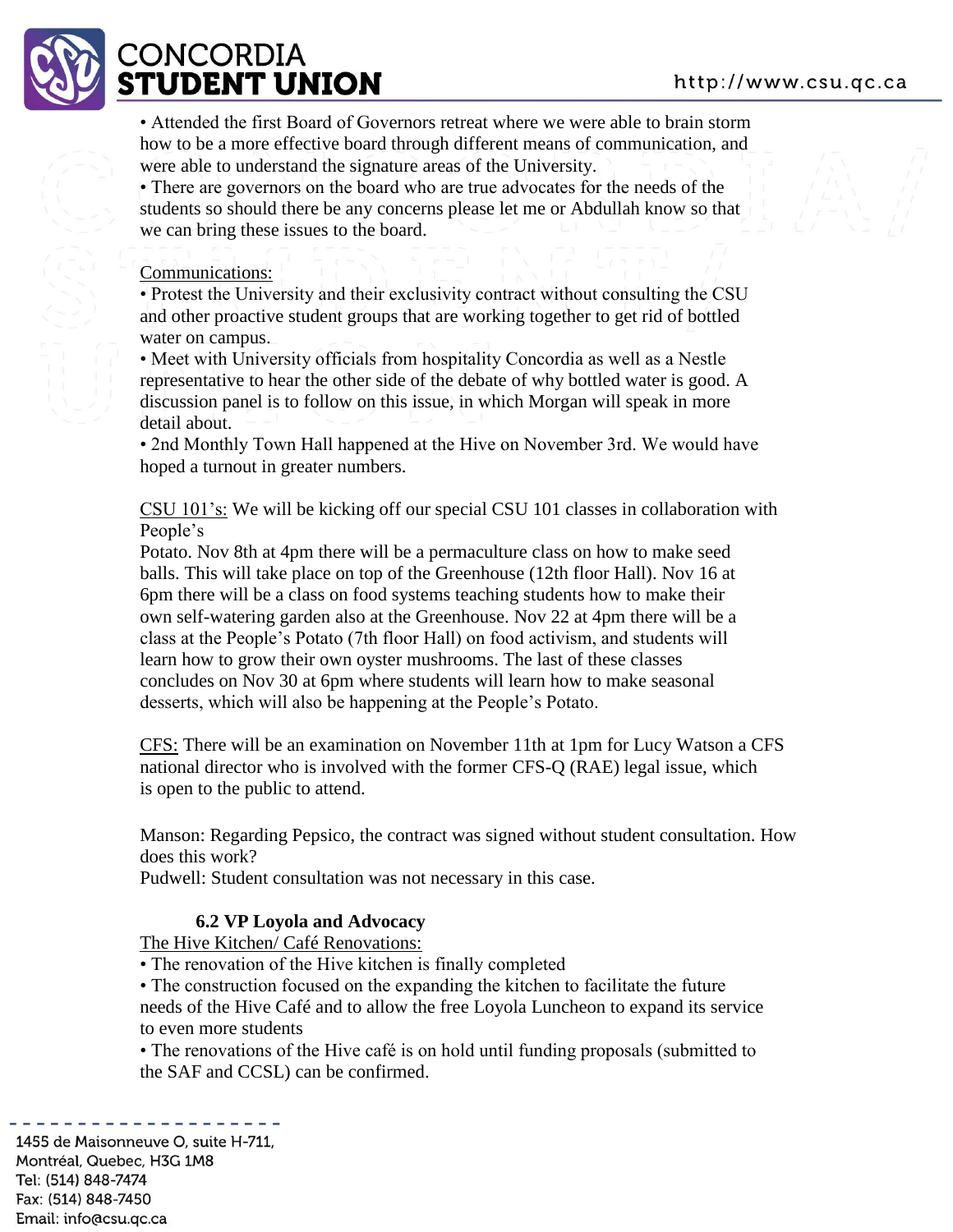

### Free Loyola Luncheon:

- The luncheon officially reopened on Wednesday Oct 10th.
- Since then we have severed an average of 160 students per day.

• We are working on advertising and marketing of the service so that more students at Loyola are aware of this service

### Teacher's Award:

• Though the CSU's main responsibilities surround representing and defending student rights and provide great services and events, what about acknowledging the teachers that are here to teach them and shape their Concordia experience? • In communication with the Vice-provost Dr. Dyen about setting up this award

### **6.3 VP Sustainability & Promotions**

Water Bottle Free Campus: Despite the University Administration's promises to students and community members that a contract would not be signed before students were included in the negotiations process, an exclusivity contract with Pepsi has now been signed. We believe that the contract was signed on Michael DiGrappa's last day in office. The EAC (Environmental Advisory Committee) presented the administration with several proposals with regards to the contract and believe, that none of these suggestions were even considered in this process; these included no exclusivity incorporation of a percentage of local sustainable beverages in the vending machines, an open and transparent bidding and negotiations process, and an RFP (Request For Proposal). The University proceeded, secretly, against the EAC's suggestions and students were never informed of these happenings, nor were they invited to participate in dialogue around the matter. Laura Beech, a member of TapThirst, a working group of QPiRG and a partner on the CSU's Bottled Water Free Campus Campaign, has filed letters of default to several administration members for lying to students and the community, defaming her name and attempting to take away the legitimacy of this movement. In a meeting with Roger Cote (Acting-VP-Services), Beth Morey (Dean of Students), the EAC, and myself, we discussed the possibility of two major institutional changes which the CSU is following up on:

1. A committee on bottled water – this committee would consist of educated community members (students, staff, faculty, BoG members, administration, etc.) that would work with Roger Cote and the administration in order to make an informed decision on banning the sale of bottled water on campus

2. Student representation in the university's contract signing processes – either a committee or one rep that would be part of the contract proposals, negotiations and signing processes so that students interests were represented

### Green Weeks:

•  $2<sub>nd</sub> CSU ASFA Green Week of the year November 22 – 26 // Theme: Water – the$ major event of this week will be a Panel Discussion and Open Forum which will include Tony Clarke (water activist and found of The Polaris Institute), and representatives from the bottled water industry of Canada. This will be an opportunity for the Concordia community to come together to discuss and ask questions.

1455 de Maisonneuve O, suite H-711, Montréal, Quebec, H3G 1M8 Tel: (514) 848-7474 Fax: (514) 848-7450 Email: info@csu.qc.ca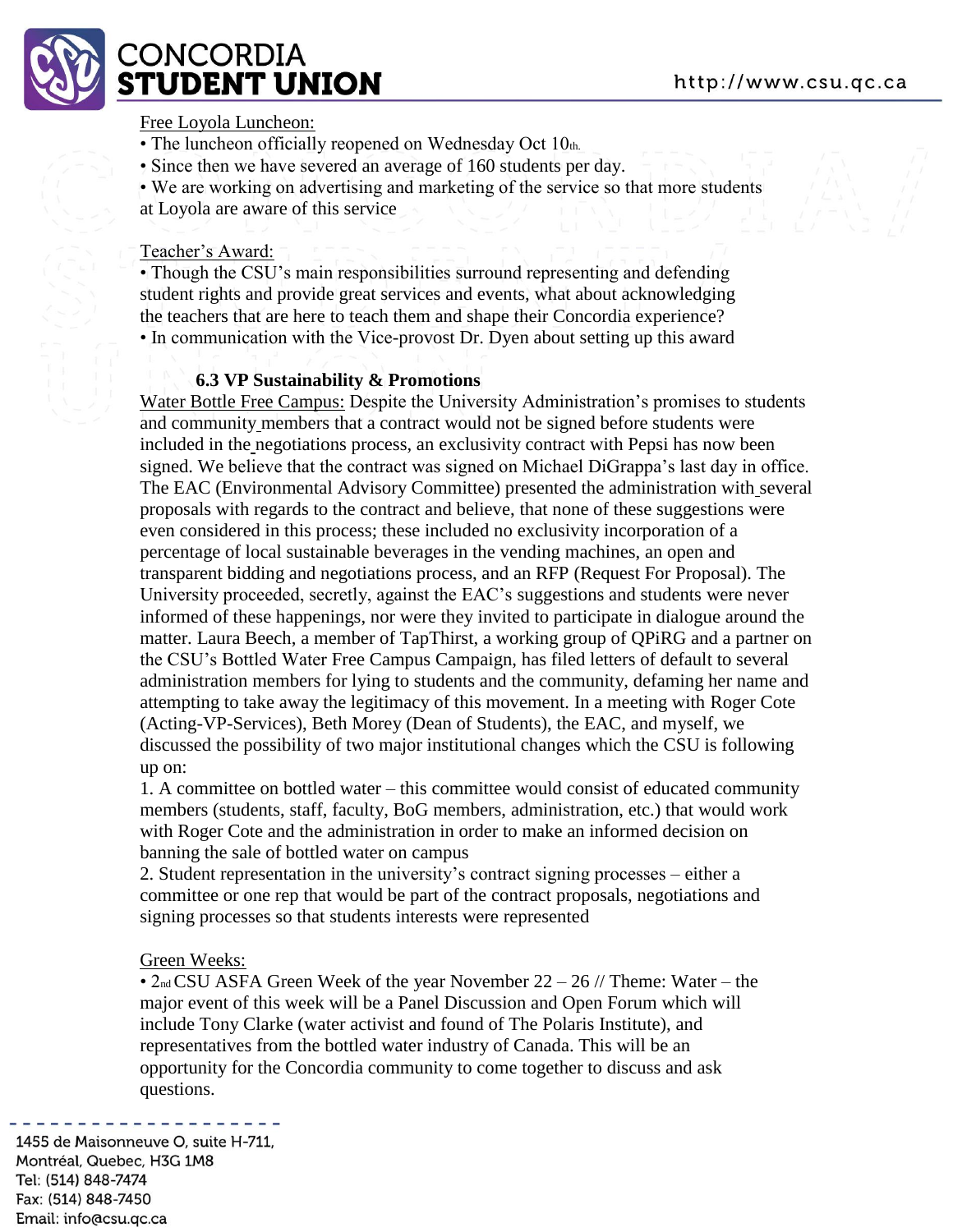

Promotions: We have hired the second designer, who started Monday, November 8th.

Goforth: Who is the new designer? Pudwell: Siemon.

T. Gordon: What time is the presentation on water? Pudwell: 6:30pm

T. Gordon: Will you also be working with Uberculture? Pudwell: Yes, as well as Tapthirst, Environmental Committee and Sustainable Concordia.

**6.4 VP External and Projects**  Peace Campaign: Interfaith Dialogue Elie Wiesel: October 19, 2010

Volunteering Abroad Presentation: Hungry for Peace Food Festival Peacing Out Fundraising Party -Preparation for the HIV/AIDS Awareness Campaign

### FEUQ:

-A new member student union affiliated- AEESG (Business School at UQUAM) -Finalization of the survey of the living and study conditions of undergraduate students -Preparation for the upcoming Congress at Levis

Projects Portfolio: Meeting with Administration regarding the Escalator Project

#### Student Center:

-Meetings with Peter Bolla and Martine Lehoux (Facilities Management) -Logistical preparation for the upcoming campaign -Information sessions to clubs and different groups across campus -Reaching out to the students: Townhall meetings, website, social media, posters

Speaker Series: -Elie Wiesel: October 19, 2010 -Romeo Dallaire: November 4, 2010 -CCSL Meeting: October 22, 2010 -Senate Meeting: November 5, 2010

Goforth: What is the procedure for the escalator project? Severyns: They'll start with the top 3 floors. The mezzanine floor escalators will be fixed in the summer. There will be more communicated.

#### **6.5 VP Student Life**

1455 de Maisonneuve O, suite H-711, Montréal, Quebec, H3G 1M8 Tel: (514) 848-7474 Fax: (514) 848-7450 Email: info@csu.gc.ca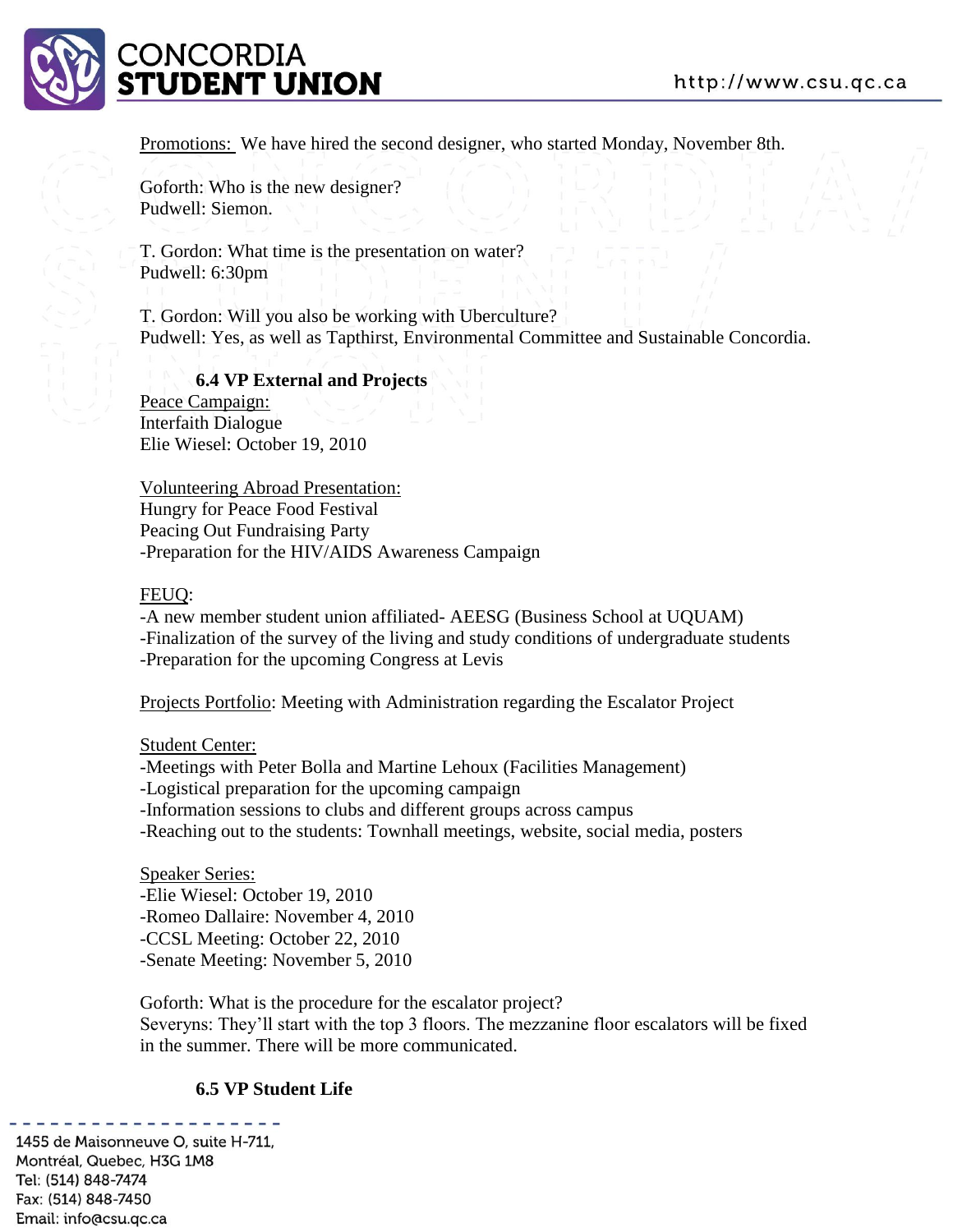# **CONCORDIA :TUDENT UNION**

Halloween Party: I coordinated the logistics for both Halloween parties in collaboration with faculty member associations. Both parties were a success bringing over 2800 Concordia student together. Canadian Cultural Night: Our next event coming up is the Canadian Cultural night in collaboration with ASFA. It will take place at the Hive on November 17th we will be serving Sheppard's pie, poutine, and rye. There will be a cover charge of \$5 at the door. The Hive has a maximum capacity of 400 Concordia Students.

Winter Orientation: I will be dedicating November to the booking, brainstorming, and coordination of the winter orientation. So far the ideas I have had are: having an ice bar at the terrace and Loyola quad, many tastes of Concordia, a small concert and the hive, and a cultural night. Winter orientation will take place from January  $17<sub>th</sub>$  to  $21<sub>st</sub>$  based on my personal experience it is not worth it having the winter orientation the first weeks of school. I will be meeting with the events committee shortly to have more ideas and plan entirely winter orientation.

Quebec City Winter Carnival Trip: I am currently organizing a trip to Quebec City with the John Molson International Business Association. The trip will include a weekend at Quebec City including hotel, bus, night tubing, breakfast, entry to winter carnival, and much more. The trip will take place February  $4 - 6$ .

# **6.6 VP Clubs & Outreach**

Poster boards: In the goal of organizing the student center I printed lines on a poster board on the  $8<sup>th</sup>$  floor and I am monitoring it to see how good a system like this will work however we have already found many mistakes and I am working on fixing them Offices. As I mentioned in my previous exec report three clubs lost their offices however the dean of student offered us to reallocate them to the K annex in December.

Student centre: For the student center campaign we built a generic student center with kinux. This structure will be installed on the mezzanine next to the escalator and people will be able to go in and see pictures of other student centers in North America.

Security and logistics of Elie Wiesel and Romeo Dallaire: I took care of all the logistics and security of our Elie Wiesel speaker series event. This included line up preparations, admission, security positioning, crowd control for book signing etc.

Clubs orientation: Clubs orientation took place the  $15<sub>th</sub>$  of October the event was very successful with the 75 attendees and very beneficial to clubs especially with the new clubs manual that I fully updated. During this event several speaker explained many procedures that clubs need to follow.

Hospitality Concordia: After several meetings with hospitality Concordia, Zhuo and Yu-Hui, we decided to change the clubs' booking system. This will facilitate our job, hospitality Concordia's job and gives less work to booking officers

T. Gordon: What is the poster board thing?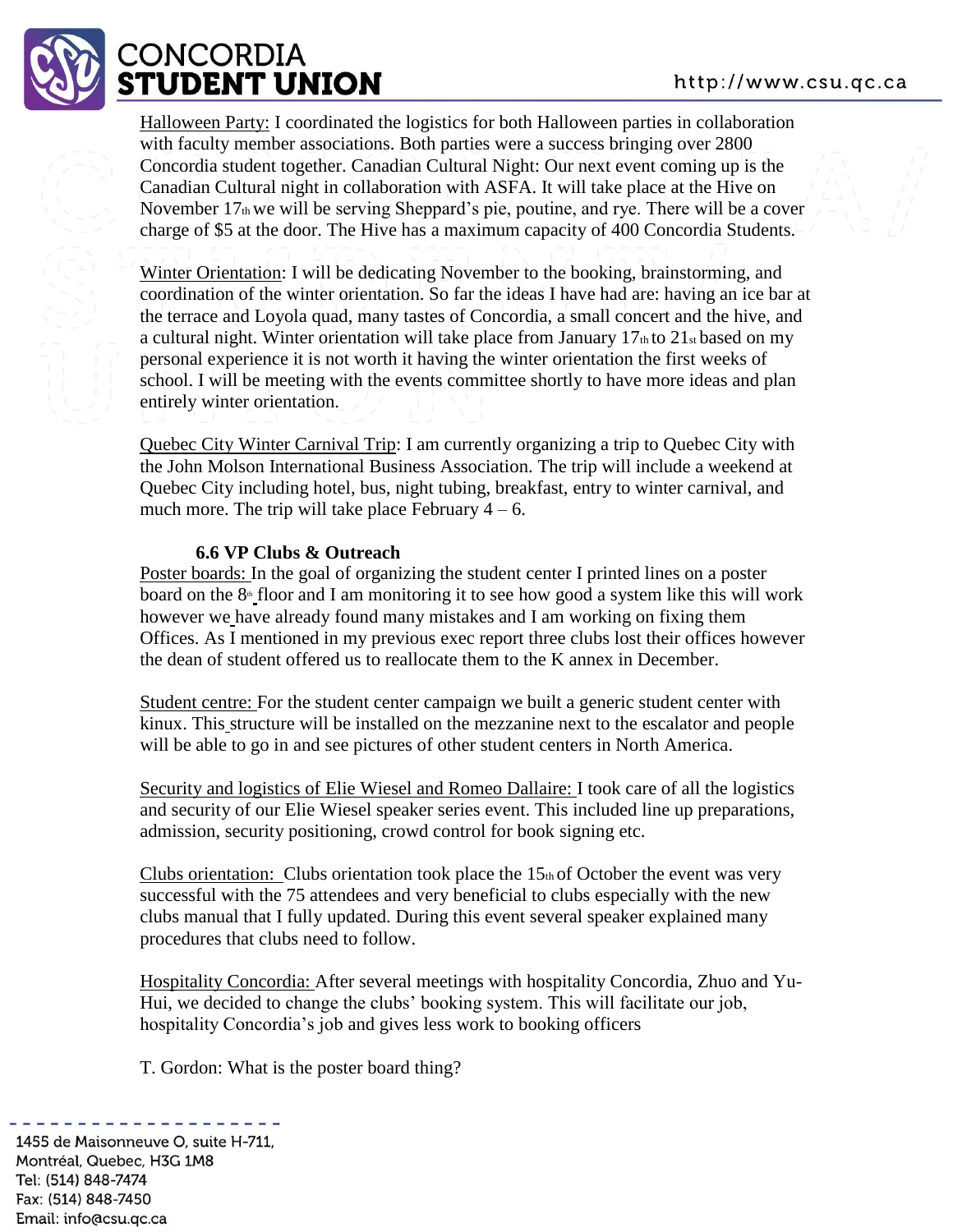

# **ONCORDIA** 'UDENT UNION

Khoriarty: Poster boards are very disorganized and outdated ones aren't being taken down. We are trying to create a grid system for better organization.

## **6.7 VP Finance**

Tasks Accomplished:

1) Tallied the cash received for Halloween ticket

2) Processed over 200 requisitions and invoices concerning Speaker Series, Club events and routine CSU spending.

**Orientation:** (Financial report was presented.)

CCSL SPF: The committee and I went through over 71 applications and ranked them according to their relevance and impact to student life within Concordia. Then the entire committee met to allocate the CCSL funding for the fall.

Halloween Party: CSU organized, in collaboration with various student groups, two parties. We were responsible for the sale of 300 tickets for each party. For Freakshow, we sold 240 tickets and for Tarantula, we sold 298 tickets, incurring a loss of \$1250. For each event, we allocated a contribution of \$2000. The final numbers for Tarantula is yet to be tallied.

Reggie's: Reggies generate a net sales (after cost of goods sold) of over \$20 000 for the month of, slightly less than September due to midterms. The total overhead was close to \$25 000 for the month, creating a \$5 000 deficit. However, Java U decided to settle the disputed revenue from two years ago out of court. They agreed to pay \$20 000 owed over the next 12 month. Therefore, we expect this will compensate for the operational loss incurred for the month to come.

### Task Accomplished:

1) Met with Security and the Dean of Students to discuss security issues at Reggies 2) Introduced the 10 week campaign where every week a portion of Thursday's door proceed is going towards a local charity

3) Processed employee payroll and inventory replenishment

Green: Regarding CSU still operating on reserves, does this mean that the university has paid fee levies yet?

Ling: Yes, this means we are still operating on fee levies from the summer. We have submitted a request for this two and a half weeks ago, so we should get it next week or the week after.

# **7. Standing Committees' Reports**

### **7.1 Clubs and Space committee**

Met yesterday, and 2 budgets restudied and fixed. There were 2 special project funding applications. 1 was accepted and 1 denied.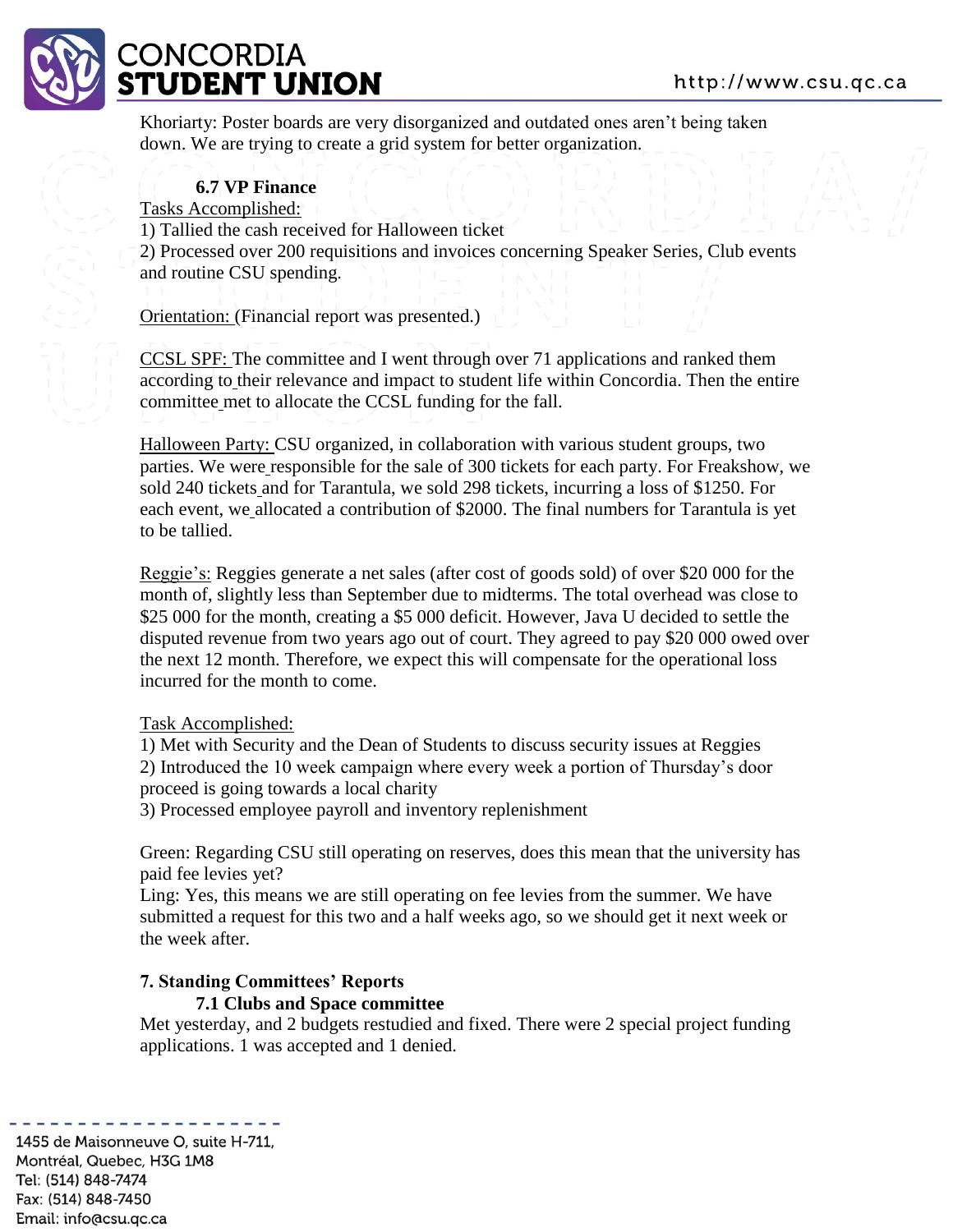# **CONCORDIA 'UDENT UNION**

There were 6 applications for clubs. 4 were accepted (Jordanian Students Association, Moroccan Student's Society, Concordia Starcraft Community, Concordia Mountain Biking and Cycling Club) and 2 rejected.

Chair: Can clubs apply at times other than September according to standing regulations? Khoriarty: They can apply at any time. Chair: We will check standing regulations now… It is legitimate.

Khoriarty/seconded by Abdel-Hamid: Motion to approve the 4 clubs. Motion passed unanimously.

Cordero: Motion for recess. Heba: Motion for a10 minute recess. Seconed by Gillett. Motion passed unanimously.

# **7.2 Events committee**

The committee hasn't met since the Halloween party, but will be meeting soon in mid November.

**7.3 Custodial and Services committee**  (Nothing to report)

**7.4 Appointments committee**  (Nothing to report)

**7.5 Sustainability committee** 

(Nothing to report)

**7.6 Academic committee** 

(Nothing to report)

### **7.7 External & Campaigns committee**

Severyns: It was a good meeting. We discussed the peace week campaign and ways to address the student centre and HIV campaigns.

### **7.8 Finance committee**

Ling: He didn't know that Baptista was on the committee. From here on, with this knowledge, she will be consulted. Meeting will be tomorrow to go over special project fundings.

# **8. Report from University bodies**

### **8.1 Senate**

Severyns: At the meeting, discussed honorary degree nominations as well as the special foods fund. The meeting was regarding the assessment of the teachings as well as the methods regarding addressing this issue.

# **8.2 Board of Governors**

Lucas: The next meeting will be December  $9<sup>th</sup>$ .

# **8.3 CCSL**

Severyns: Discussed on project presentations given by facilities mgmt, on projects across Concordia.

1455 de Maisonneuve O, suite H-711, Montréal, Quebec, H3G 1M8 Tel: (514) 848-7474 Fax: (514) 848-7450 Email: info@csu.qc.ca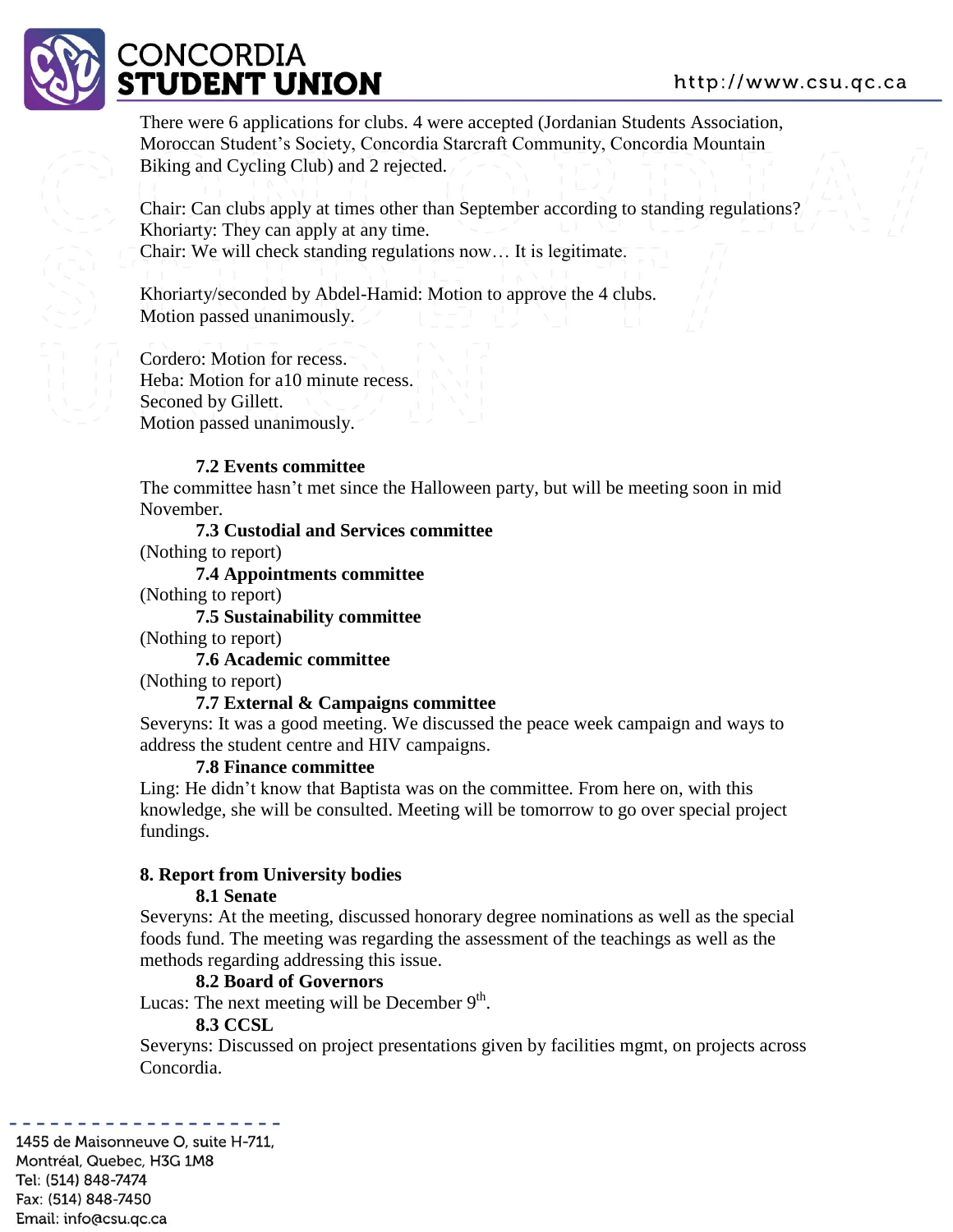

Ling: The total funding has been decreased due to a government accounting change. About 8% decrease in total funding and a 40% increase in applicants. Went through the projects and ranked them, and applicants have already been told if and how much they will receive. Around \$40,000 has been budgeted for fall and another \$40,000 for winter.

**9. Unfinished business**  (Nothing to report)

**10. New Business** 

# **10.1 Presidential Decree: Student Centre**

(See attached)

Green: It just formalizes what was discussed in detail at last meeting.

T. Gordon: Is this what the students are going to see when they vote?

Lucas: No, on the actual ballot, it will be this wording without the technical wording in the front.

Severyns: The CEO would like the question to be more concise on the ballot. Manson: The exact percentage owned by students (student control) would have been good to be included in the ballot to not be misleading.

Ling: The students will always be majority vote on issues concerning the student centre. Lucas: (clarifies wording on ballot)

Manson: Is there any precedent on presidential decrees affecting by-laws? Lucas: Couldn't find anything.

Manson: Was the motion actually passed by council or were just recommendations given to the CEO?

Severyns: There were 2 approvals at last council, approval of motion as well as to go into referendum. The final question was approved, and this is just to formalize the approval.

Motion passed unanimously.

# **10.2 Motion presented by CSU and CUTV**

(This motion was moved up on the agenda.)

**10.3 Motion to make a small donation to the Student Emergency Food Fund**  Gillette: This is a really good service, as there are many students who could use money for food (Provigo cards). Spread the word. Also, they take donations if you want to give back to students.

Lucas: the CSU already offers this service, with the Multifaith Chaplaincy. The total budget is \$5400. Why don't we combine this, we will work together.

# **10.4. Appointments to Ad Hoc Committee**

Appointments for 4 councillors and 1 student at large.

Gillett: An info campaign for students and faculty on open courses.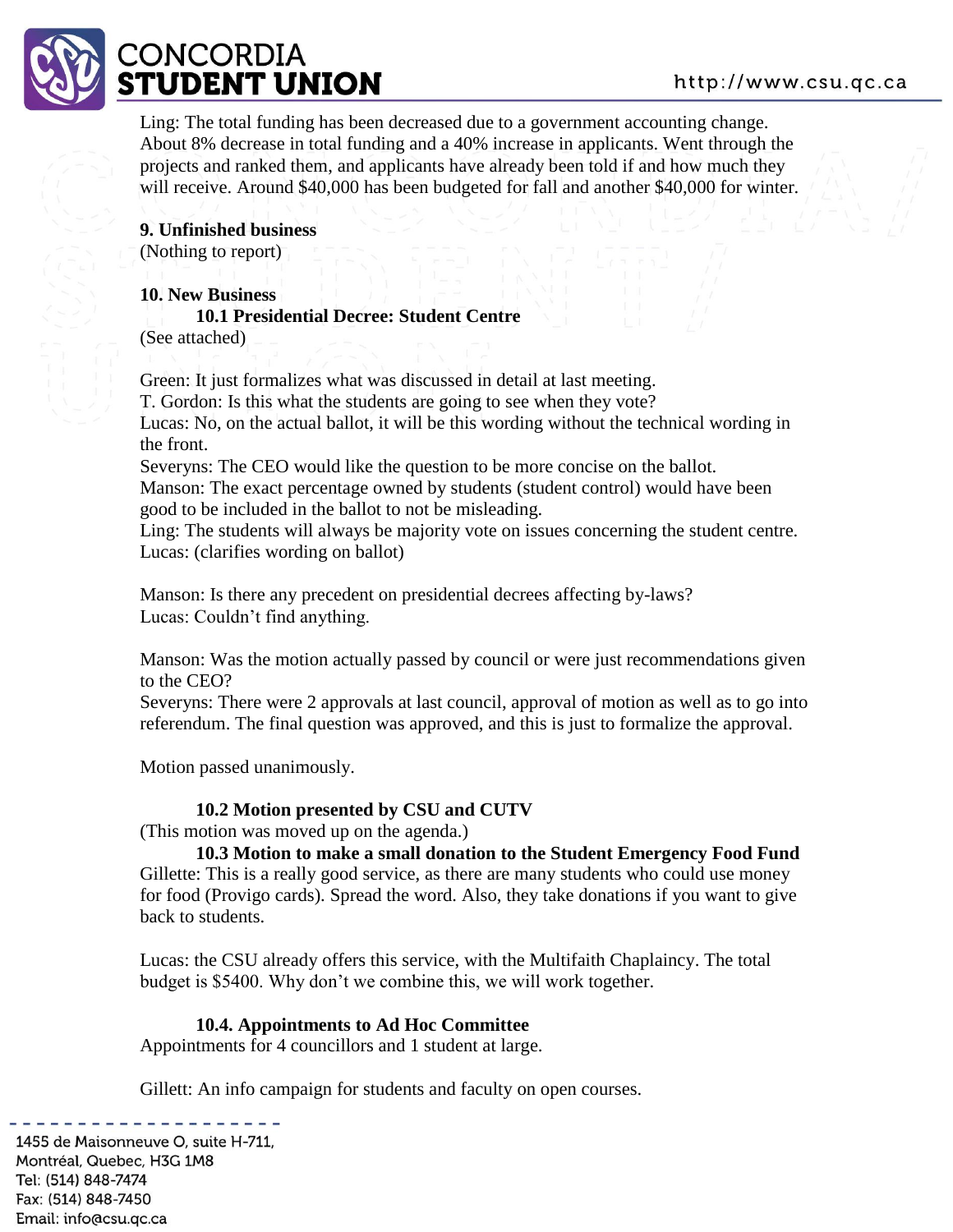

Nominations available.

Nomination for councillor: Gillett: nomination of Baptista. Accepted. Gillett: nomination of Green. Declined. T. Gordon: self nomination. Manson: self nomination.

Motion to approve all of the above. Motion passed unanimously.

Student at large appointment: Andy (from audience): self nomination. Motion passed unanimously.

### **11. Question period & Business Arising**

Goforth: What is the budget associated with the escalator project? Adrien: The budget has been fluctuating until recently. Now, it is in the tens of millions, around 14. A concrete answer to come once received by the administration.

Audience member: What time is the CFS? Lucas: All info will be posted on the CSU website.

Audience member: For the cultural night next week, what is the CSU doing to avoid excessive drinking?

Lopez: There will be more strictly enforced precautions, and more rigid control at door as well as how alcohol will be served. Further, there will be extra security too.

Audience member: What about concerns for when students leave? Such as problems at residences.

Lopez: Security will be patrolling the campus after the event. Extra measures will be taken.

Khoriarty: To add to Lopez's response, hands will be marked with X's to keep track of amount of drinking.

Lucas: The markings will be strictly enforced.

Severyns: We are also going to have pauses in serving alcohol. For example, 45 minutes of serving, followed by 15 minutes of not serving.

Audience member: When did the university first approach ASFA or CSU about concern for the all you can drink factor?

Lopez: Since the event went up. He has been speaking to different people on the measures to be taken.

Manson: Has the CSU taken a position on BOG?

Lucas: CSU is still on the fence because we don't know the repercussions of the sides. Some questions have been sent to governors, and once they have been responded to, we will be able to take a better stance.